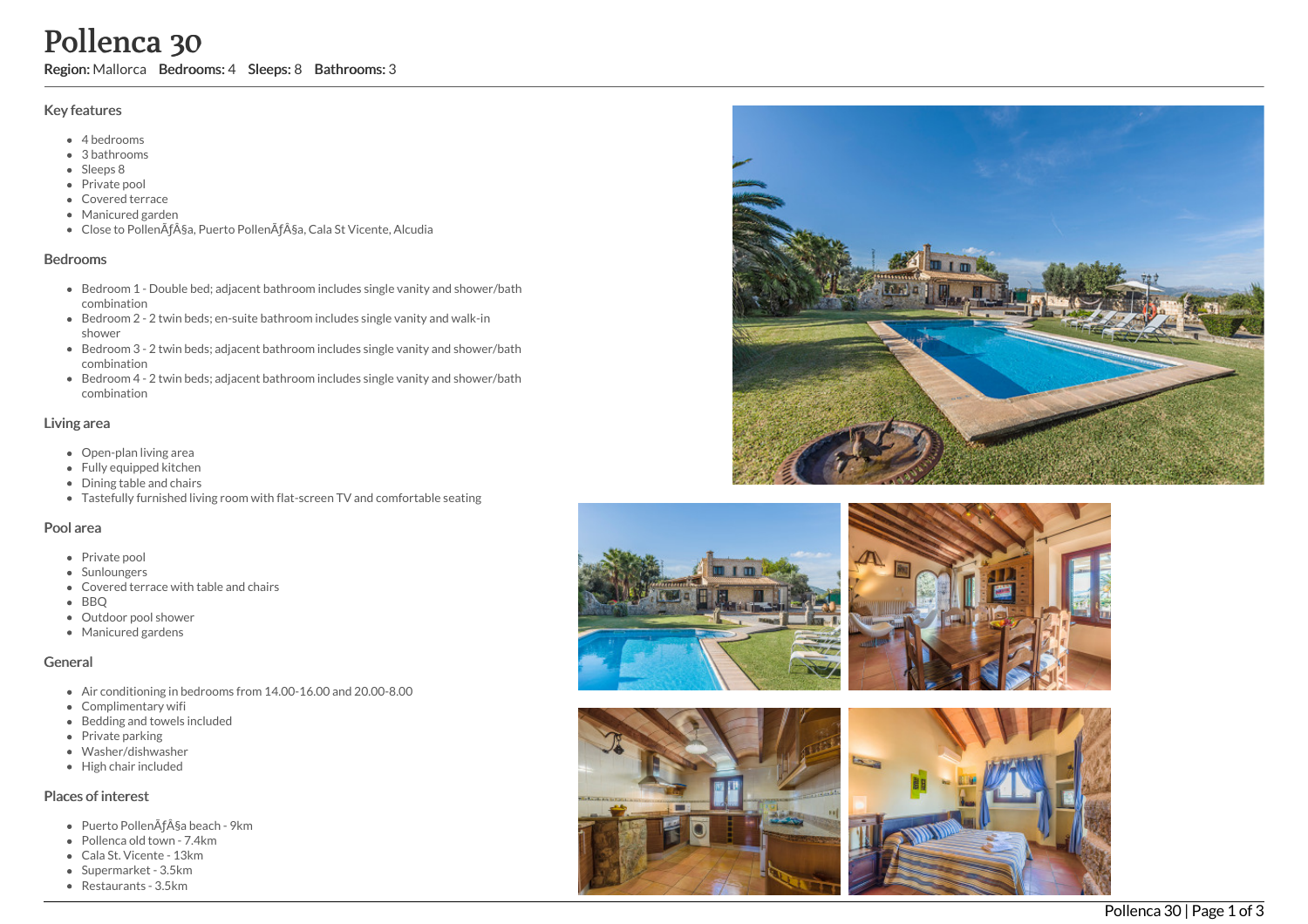$\bullet$  Golf - 5.8km

# PollenÃ**ƒ**§a

Located in the north-east of Mallorca, PollenÃf§a is a beautiful, traditional town, nestled at the base of the Serra de Tramuntana mountain range. Seeped in ancient history, PollenÃf§a is a popular rural retreat, full of stunning architecture and Spanish culture. Just a short distance away is the fishing town of Puerto PollenÃƒ§a, known for lovely beaches and spectacular surrounds; the sheltered bay and calm waters are ideal for swimming, kayaking and snorkelling. Central PollenÃf§a is full of bars, cafes and restaurants offering a variety of different local foods; take in the view while you enjoy delicious tapas, fresh fish and traditional Mallorcan cuisine. As well as a myriad of boutiques within the town, on Sundays the main square is taken over by a traditional market, with stalls full of fresh produce and locally crafted artisan products.